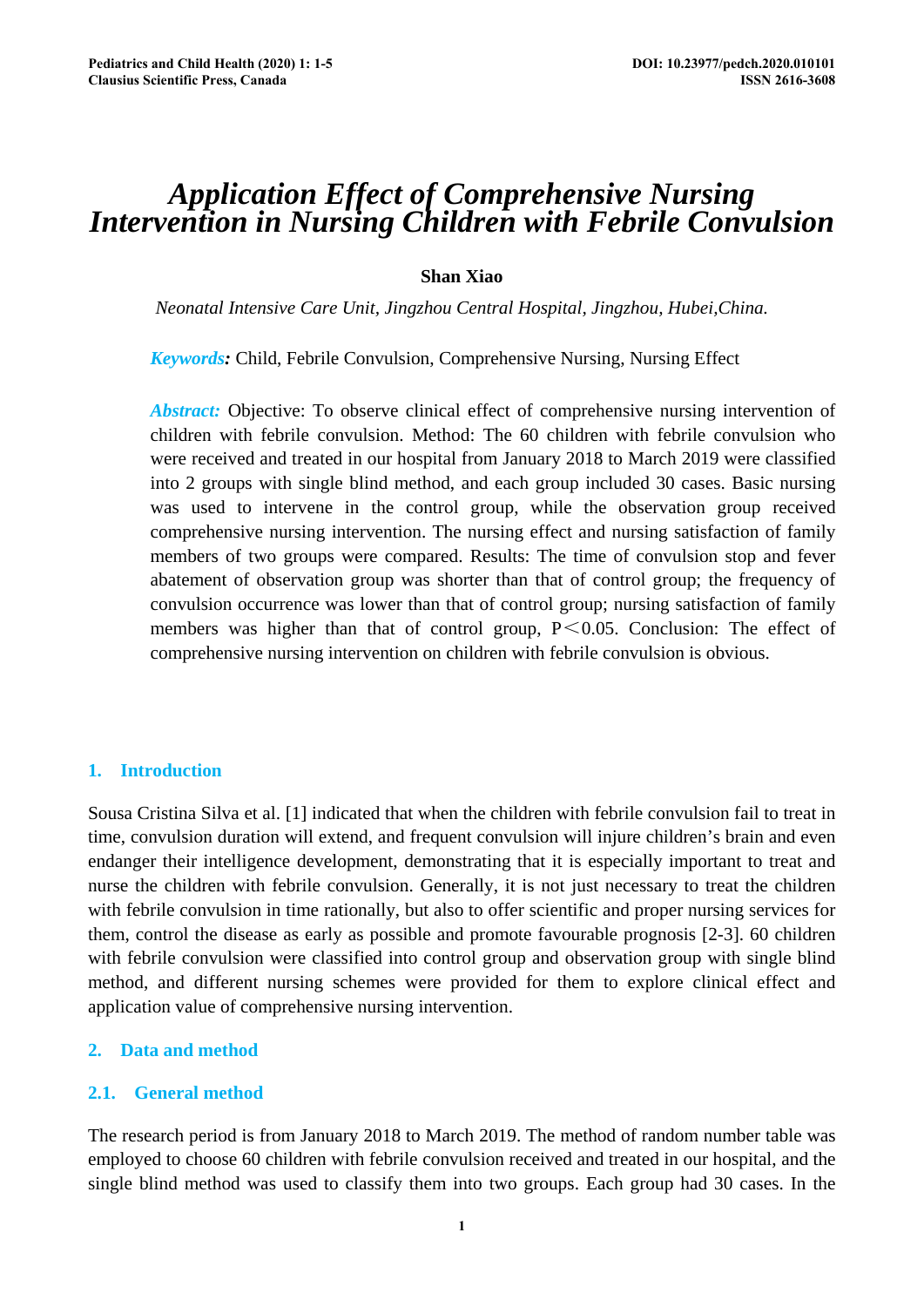observation group, there were 19 boys and 11 girls, and they were 0.8-5 years old, with the average age of 3.0±0.6. In the control group, there were 20 boys and 10 girls, and they were 0.9-6 years old, with the average age of  $3.2\pm0.4$ . The comparison of general data of two groups had no difference, P  $> 0.05$ .

#### **2.2. Nursing method**

Control group: basic nursing: emergency care was implemented immediately when the patient was hospitalized, and the patient was placed on the sickbed in the supine position. Besides, the head faced one side, and the collar was unbuttoned to clear the dirt in oral cavity carefully. The patient was asked to inhale oxygen in time, and the mouth gag was given to the patient with slightly closed mandibular joint in the convulsion period. The patient was given medication as directed to control clinical symptoms in time and promote reduction of body temperature as early as possible [4-6].

Observation group: comprehensive nursing: (1) propaganda and education of febrile convulsion knowledge: communicate with the family members of children with febrile convulsion, tell them the reasons for the febrile convulsion, let them know clinical treatment means and nursing scheme, eliminate the worry, relieve negative emotion of family members, make them more actively cooperate in each treatment and nursing, urge family members to feed back any abnormal conditions to medical staff, and ensure smooth implementation of various kinds of nursing work. (2) Fever nursing: give timely cooling treatment for the child, wet the forehead and underarms with a cold towel, give the child proper sponge bath, and accelerate heat dissipation with proper physical cooling methods. Measure the body temperature gently at the interval of 4h. If the situation is severe, follow the doctor's advice to give the child appropriate febrifuge. Keep an eye on the child's perspiration after medication, supplement water for the child in time to correct the disturbance of water and electrolyte. The children in the hyperpyrexia period have a high risk of thirst, so it is required to enhance thirst to prevent oral infection. (3) Respiratory tract nursing: it is especially crucial to keep respiratory tract smoothness in the period of febrile convulsion. In case of febrile convulsion, make the head face one side, unbutton the clothes and trousers, clear the dirt in the mouth to avoid inhalation. Pay close attention to the child's tongue, and pull out it at once in case of glossoptosis to ensure breathing smoothly and avoid tongue damage during convulsion. In case of dyspnea, provide oxygen immediately. (4) Observation of vital signs: closely monitor the changes of child's pulse, heart rate, breath, blood pressure and oxyhemoglobin saturation, observe and record the performance during convulsion, feed the records back to the doctor and provide proper treatment. Closely observe the child's state of consciousness, avoid drug influence and enhance nursing to prevent falling off the bed.

### **2.3. Evaluation index and criterion**

Convulsion stop, frequency and fever abatement time of 60 patients were observed. The self-made scale was used to survey nursing satisfaction of family members, including four parts: propaganda and education of febrile convulsion knowledge, fever nursing, respiratory tract nursing, and vital sign observation, the score of each part is 25 points. Nursing satisfaction is equal to the sun of the scores of the above four parts, with the total score of 100.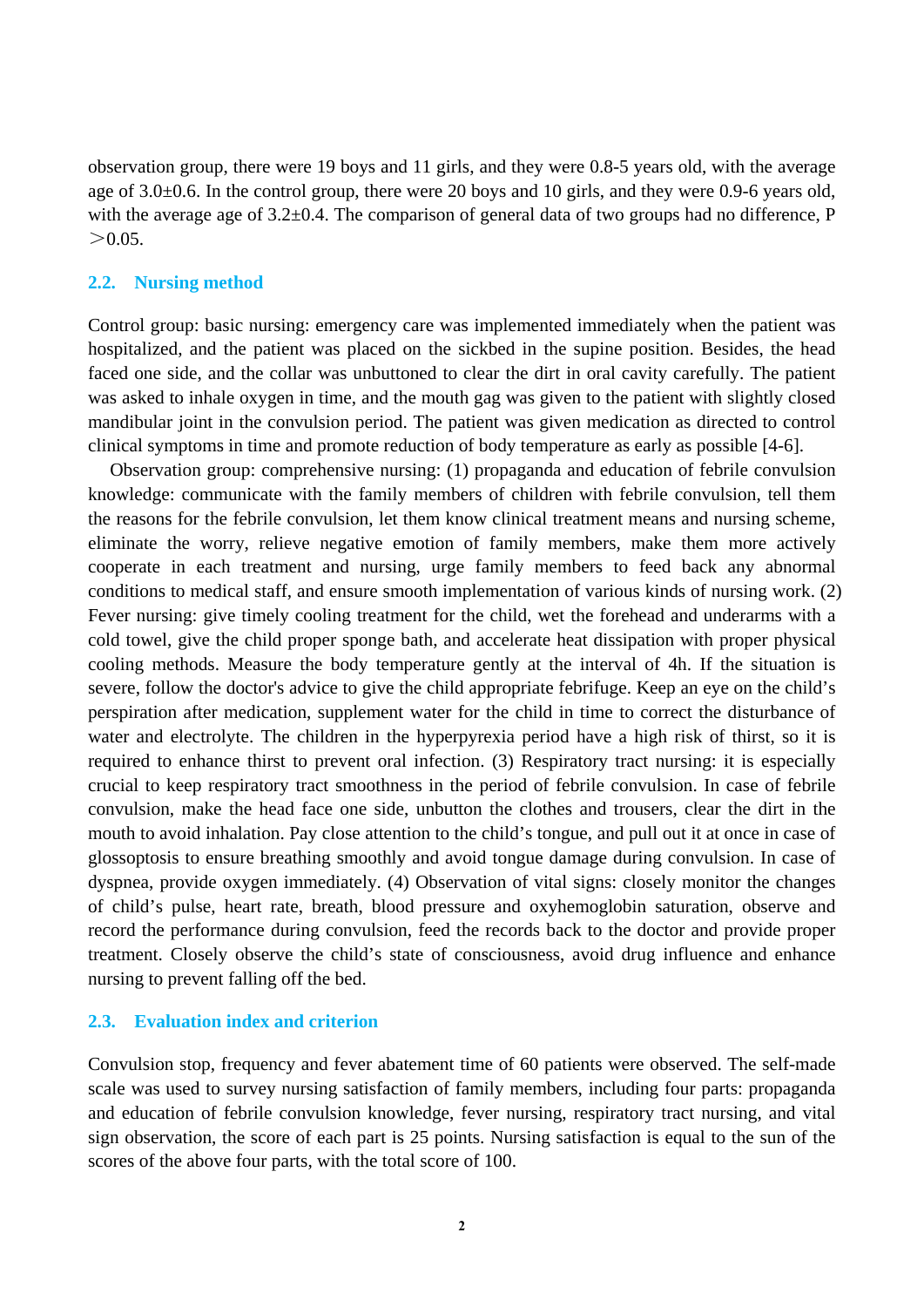## **2.4. Statistical method**

SPSS 24.0 software was chosen. Enumeration data were expressed with (%), and the statistical significance was tested with chi-square test. Measurement data were expressed with  $(\bar{x} \pm s)$ , and statistical significance was tested with t test.  $P \le 0.05$  means the difference has statistical significance.

# **3. Results**

#### **3.1. Convulsion stop, frequency and fever abatement time of 2 groups**

Based on the statistical calculation, convulsion stop and fever abatement time of observation group was shorter than that of control group, and the frequency of convulsion was lower than that of control group,  $P \le 0.05$ , as shown in Table 1.

| Group                    | Convulsion<br>stop<br>time(s) | Frequency<br>convulsion (times) | of | Fever<br>abatement<br>time(d) |
|--------------------------|-------------------------------|---------------------------------|----|-------------------------------|
| Observ<br>ation<br>group | $34.0 \pm 1.3$                | $3.0 \pm 0.5$                   |    | $1.4 \pm 0.6$                 |
| Control<br>group         | $58.6 \pm 1.5$                | $5.3 \pm 0.2$                   |    | $4.0 \pm 0.8$                 |
| t                        | 67.881                        | 23.393                          |    | 14.241                        |
| P                        | 0.000                         | 0.000                           |    | 0.000                         |

Table 1 Comparison of convulsion stop, frequency and fever abatement time  $(x \pm s)$ 

#### **3.2. Comparison of nursing satisfaction of 2 groups**

Based on the statistical calculation, nursing satisfaction of observation group was higher than that of control group,  $P \le 0.05$ , as shown in Table 2.

## **4. Discussion**

The children in the infant period often suffer febrile convulsion, and many children will have fever to different degrees. Such case generally occurs in the early stage of upper respiratory tract infection and other infectious diseases. The body temperature of children can exceed 38.5℃, thus easily leading to convulsion[7].

Some studys indicated that the children with febrile convulsion would also suffer convulsion of the limbs, except the body temperature exceeding 38℃[8-9] . Besides, they will lose consciousness in the convulsion process, and the symptoms of glassy eyes and lip darkening are severe. They are often accompanied with severe arm and leg twitch, and rigidity. Since conventional nursing mainly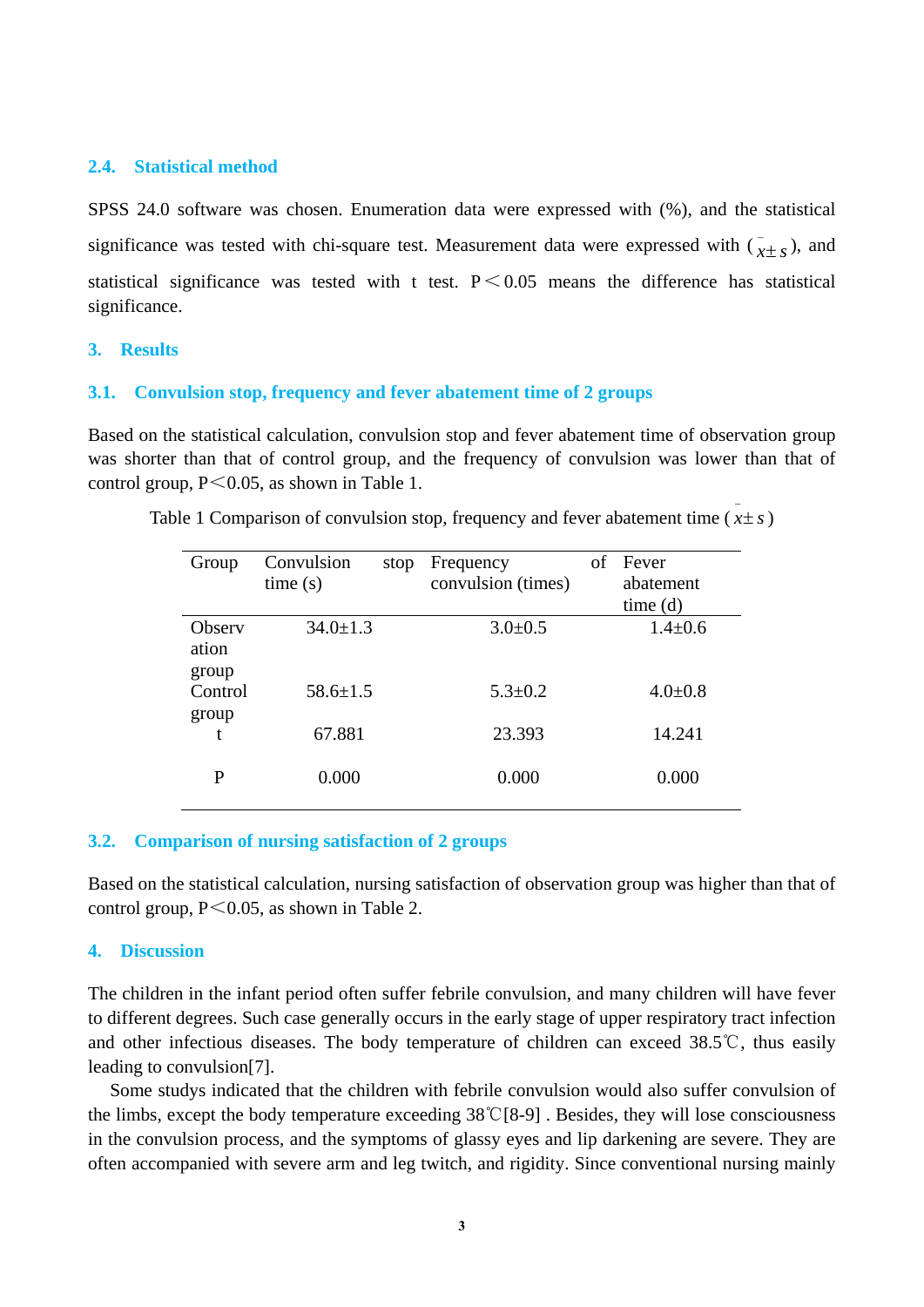provides basic nursing, the pertinence of nursing content is poor, and nursing activeness is low. it cannot play an optimal role for the children with febrile convulsion[10]. The convulsion and fever abatement time of the children receiving comprehensive nursing was short, and the frequency of convulsion was low. Meanwhile, the high nursing satisfaction was gained. The comprehensive nursing content pays attention to health and disease knowledge education for family members to enhance the popularity of disease conditions among family members and eliminate negative mood of family members so that they can better cooperate in clinical treatment and nursing. The fever nursing can reduce the body temperature of children as early as possible to avoid irreversible damage caused by high temperature. Then, respiratory tract nursing can be adopted to keep children's breath smoothness and stability to avoid dyspnea, which also plays a positive role for disease recovery. Vital sign observation can ensure children's vital signs are closely monitored. As well, abnormal conditions can be found in time so that they can be handled in time. Meanwhile, it is required to enhance observation of the medication of children and anti-falling.

|         | Propagand      | Fever nursing  | Respirat       | Vital sign     | <b>Nursing</b> |
|---------|----------------|----------------|----------------|----------------|----------------|
|         | and<br>a       |                | ory tract      | observati      | satisfaction   |
| Group   | education      |                | nursing        | <sub>on</sub>  |                |
|         | febrile<br>of  |                |                |                |                |
|         | convulsion     |                |                |                |                |
|         | knowledge      |                |                |                |                |
| Observ  | $23.0 \pm 0.5$ | $23.8 \pm 0.5$ | $23.7 \pm 0.3$ | $23.5 \pm 0.7$ | $94.5 \pm 2.3$ |
| ation   |                |                |                |                |                |
| group   |                |                |                |                |                |
| Control | $19.3 \pm 0.7$ | $19.5 \pm 0.6$ | $19.7 \pm 0.4$ | $19.0 \pm 0.2$ | $82.0 \pm 2.5$ |
| group   |                |                |                |                |                |
| t       | 23.558         | 30.155         | 43.818         | 33.856         | 20.154         |
|         |                |                |                |                |                |
| P       | 0.000          | 0.000          | 0.0000         | 0.000          | 0.000          |

Table 2 Comparison of nursing satisfaction of 2 groups  $(x \pm s, \text{point})$ 

In conclusion, comprehensive nursing intervention has very significant application effect and value on the children with febrile convulsion, and also owns very good promotion value in terms of disease treatment and nursing satisfaction.

#### **References**

- *[1] Sousa Cristina Silva, Bispo Daniela Magalhaes, Cunha Ana Lucia Mirancos da, etal. (2015) Educational intervention on malignant hyperthermia with nursing professionals of the operating room. Revista da Escola de Enfermagem da U S P, 49(2):109.*
- *[2] Cristina Silva Sousa, Daniela Magalhaes Bispo, Ana Lucia Mirancos da Cunha, et al. (2015) Educational intervention on malignant hyperthermia with nursing professionals of the operating room. Revista da Escola de Enfermagem da USP, 49(2):292-297.*
- *[3] [Kavanagh FA](http://pubmed.cn/javascript:void(0);) , [Heaton PA , Cannon A](http://pubmed.cn/javascript:void(0);) , [Paul SP](http://pubmed.cn/javascript:void(0);) . (2018) [Recognition and management of](http://pubmed.cn/30418862) febrile convulsions in [children.B](http://pubmed.cn/30418862)ritish journal of nursing (Mark Allen Publishing), 27 (20 ):1156-1162.*